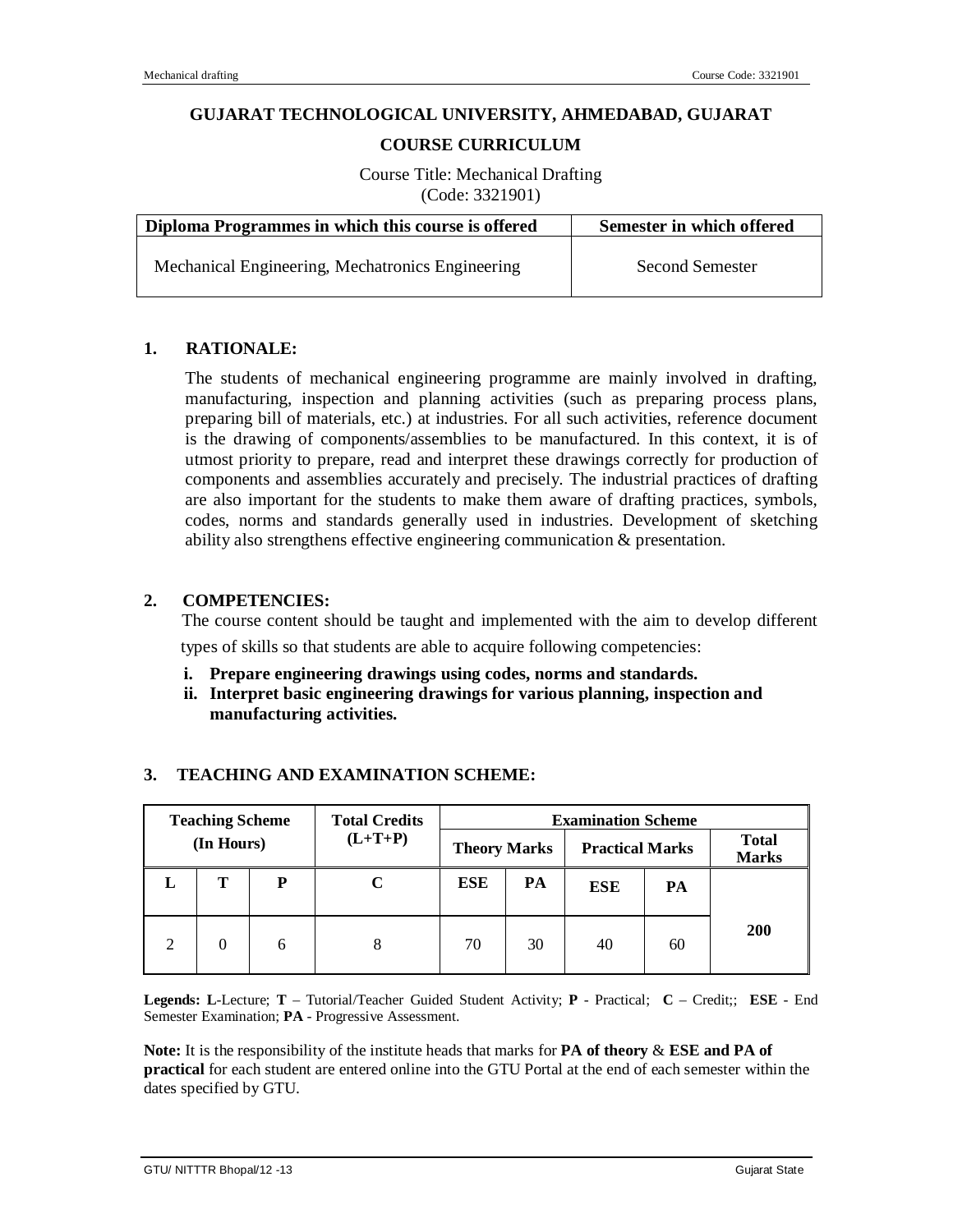# **4. DETAILED COURSE CONTENTS:**

| Unit                         | <b>Major Learning</b>   | Sub-topics                                                                 |
|------------------------------|-------------------------|----------------------------------------------------------------------------|
|                              | <b>Outcomes</b>         |                                                                            |
| Unit- $I$                    | 1a. Draw isometric and  | 1.1 First & third angle projection methods                                 |
|                              | multi views of an       | and positions of six views.                                                |
| <b>Multi</b> views           | object.                 | 1.2 Multi view drawings (all six views)                                    |
| Representation               | 1b. Interpret multi     | from given isometric drawing / physical                                    |
|                              | views drawings.         | object.                                                                    |
|                              |                         | 1.3 Missing view drawings from given                                       |
|                              |                         | adequate orthographic views.                                               |
| Unit-II                      | 2a. Draw sectional      | 2.1 Need of sections.                                                      |
|                              | view/s of an object.    | 2.2 Section lines and cutting plane.                                       |
| <b>Sectional Ortho</b>       | 2b. Interpret sectional | 2.3 Rules for sectioning and section lines.                                |
| graphics                     | views.                  | 2.4 Types of sections- full, half, revolved,                               |
|                              |                         | removed, partial, off-set, aligned.                                        |
|                              |                         | 2.5 Sectional view drawings from given                                     |
|                              |                         | isometrics drawing / physical object and                                   |
|                              |                         | cutting plane conditions.                                                  |
| Unit-III                     | 3a. Draw sectional      | 3.1 Types and dimensional specifications of                                |
|                              | views of different      | solids (prism, pyramid, cylinder, cone).                                   |
| Projections                  | solids.                 | 3.2 Projections of solids - in various                                     |
| and Sections of              | 3b. Interpret sectional | positions with respect to the reference                                    |
| <b>Solids</b>                | views of different      | (Parallel, perpendicular<br>planes.                                        |
|                              | solids.                 | and inclined to HP and / or VP.)                                           |
|                              |                         | Sectional views of different solids in<br>3.3                              |
|                              |                         | given various positions.                                                   |
|                              |                         | 3.4 True shape of section.                                                 |
| Unit-IV                      | 4a. Draw intersectional | 4.1 Importance and field use.<br>4.2 Intersection curve for Intersection / |
| <b>Intersection and</b>      | view/s of an object.    |                                                                            |
| <b>Penetration of Solids</b> |                         | penetration of :<br>i. Prism into prism.                                   |
| and Surfaces                 |                         | ii. Cylinder into cylinder.                                                |
|                              |                         | iii. Cylinder into prism.                                                  |
|                              |                         | iv. Cone into cylinder.                                                    |
| Unit- $V$                    | 5a. Develop the surface | 5.1<br>Importance of development of                                        |
|                              | requirement of          | surfaces.                                                                  |
| Development of               | given application.      | Drawing of development of surfaces of<br>5.2                               |
| <b>Surfaces</b>              |                         | prism, pyramid, cylinder and cone -                                        |
|                              |                         | independent, sectioned and                                                 |
|                              |                         | combination.                                                               |
| Unit-VI                      | 6a. Use & Interpret     | 6.1 Machining symbol and its                                               |
|                              | drafting symbols.       | interpretation.                                                            |
| <b>Drafting Symbols</b>      |                         | 6.2 Geometrical symbols and its                                            |
|                              |                         | interpretation.                                                            |
|                              |                         | 6.3 Other drafting symbols like threading,                                 |
|                              |                         | dowels, pins, ribs, bearings, etc.                                         |
|                              |                         | 6.4 Notes in drawing like heat treatment                                   |
|                              |                         | conditions, surface conditions, assembly                                   |
|                              |                         | notes, etc. (All symbols as per BIS).                                      |
| Unit-VII                     | 7a. Draw & interpret    | 7.1 Weld symbols as per BIS-813 / ASME                                     |
|                              | weld joints, piping     | (primary symbols & supplementary                                           |
| <b>Welded Joints,</b>        | layout and duct         | symbols).                                                                  |
| <b>Piping &amp; Duct</b>     | drawings.               | 7.2 Weld nomenclature.                                                     |
| <b>Layouts</b>               | 7b. Interpret Process   | 7.3 Weld dimensions.                                                       |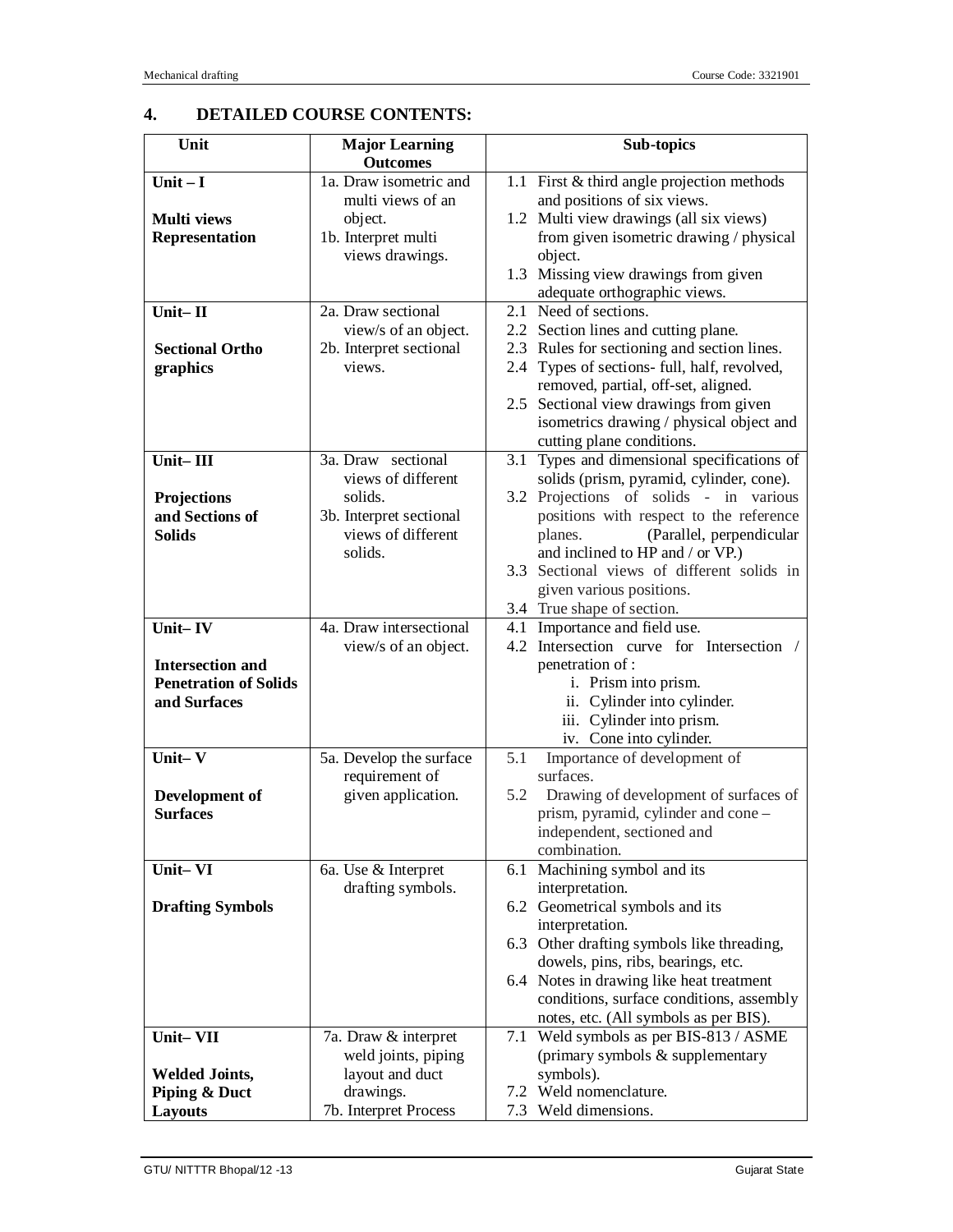|                               | flow diagram $&$<br>piping isometrics | 7.4 Welding drawing interpretations. (like<br>simple heat exchangers, pressure |
|-------------------------------|---------------------------------------|--------------------------------------------------------------------------------|
|                               |                                       | vessels, etc.)                                                                 |
|                               |                                       | 7.5 Pipe-types, standards and designation<br>methods.                          |
|                               |                                       | 7.6 Pipe line symbol as per passing fluid,                                     |
|                               |                                       | air, gas, water etc.                                                           |
|                               |                                       | 7.7 Piping fitting symbols.                                                    |
|                               |                                       | 7.8 Pipe line diagram.                                                         |
|                               |                                       | 7.9 Interpretation of Process flow diagram                                     |
|                               |                                       | $\&$ piping isometrics $\&$ pipe schedule<br>chart.                            |
|                               |                                       | 7.10 Ducts-types and applications.                                             |
|                               |                                       | 7.11 Duct layout.                                                              |
| Unit-VIII                     | 8a. Prepare and                       | 8.1 Importance and difference of these                                         |
|                               | interpret detail and                  | drwaings.                                                                      |
| <b>Details &amp; Assembly</b> | assembly drawing.                     | 8.2 Detail drawing from given assembly.                                        |
|                               | 8b. Workout material                  | 8.3 Assembly drawings from given details.                                      |
|                               | requirement from a<br>given drawing.  | 8.4 Preparing bill of material (part list).                                    |
| Unit-IX                       | 9a. Use appropriate                   | 9.1 Detachable & permanent fasteners.                                          |
|                               | fasteners for given                   | 9.2 Sketches of threads (square, acme,                                         |
| <b>Fasteners</b>              | situations.                           | knuckle, Internal - external threads,                                          |
|                               | b. Draw sketches for                  | Left hand – right hand threads, Single $\&$                                    |
|                               | different types of                    | multi start threads).                                                          |
|                               | fasteners.                            | 9.3 Sketches of studs (cap screws, machine                                     |
|                               |                                       | screws, set screws).                                                           |
|                               |                                       | 9.4 Sketches of bolts & nut (hexagonal,                                        |
|                               |                                       | square).                                                                       |
|                               |                                       | 9.5 Sketches of rivets (snap, pan,                                             |
|                               |                                       | countersunk, conical).                                                         |
|                               |                                       | 9.6 Sketches of keys.                                                          |

# **5. SUGGESTED SPECIFICATION TABLE WITH HOURS & MARKS (THEORY):**

|       |                                              |                 |                | <b>Distribution of Theory Marks</b> |       |              |
|-------|----------------------------------------------|-----------------|----------------|-------------------------------------|-------|--------------|
| Unit  | <b>Topic Title</b>                           | <b>Teaching</b> | R              | U                                   | A     | <b>Total</b> |
| No.   |                                              | <b>Hours</b>    | Level          | Level                               | Level |              |
| I.    | Multiviews representation                    | 3               | 0              | 0                                   | 07    | 07           |
| П.    | Sectional orthographics                      | 3               | $\Omega$       | 0                                   | 07    | 07           |
| Ш.    | Projections and sections of solids           | 4               | $\theta$       | 0                                   | 07    | 07           |
| IV.   | Intersection $\&$ penetration of solids $\&$ | 6               | $\theta$       | 5                                   | 07    | 12           |
|       | surfaces                                     |                 |                |                                     |       |              |
| V.    | Development of surfaces                      | 4               | $\Omega$       | 0                                   | 07    | 07           |
| VI.   | Drafting symbols                             | $\mathfrak{D}$  | 5              | 0                                   | 00    | 05           |
| VII.  | Welded joints and Piping Layouts             | 4               | $\mathfrak{D}$ | $\overline{2}$                      | 04    | 08           |
| VIII. | Details & assembly                           | $\mathfrak{D}$  | 2              | 0                                   | 09    | 11           |
| IX.   | <b>Fasteners</b>                             |                 | 4              | 0                                   | 02    | 06           |
|       | Total                                        | 28              | 13             | 7                                   | 50    | 70           |

Legends: R = Remember; U = Understand; A = Apply and above levels (Bloom's revised taxonomy)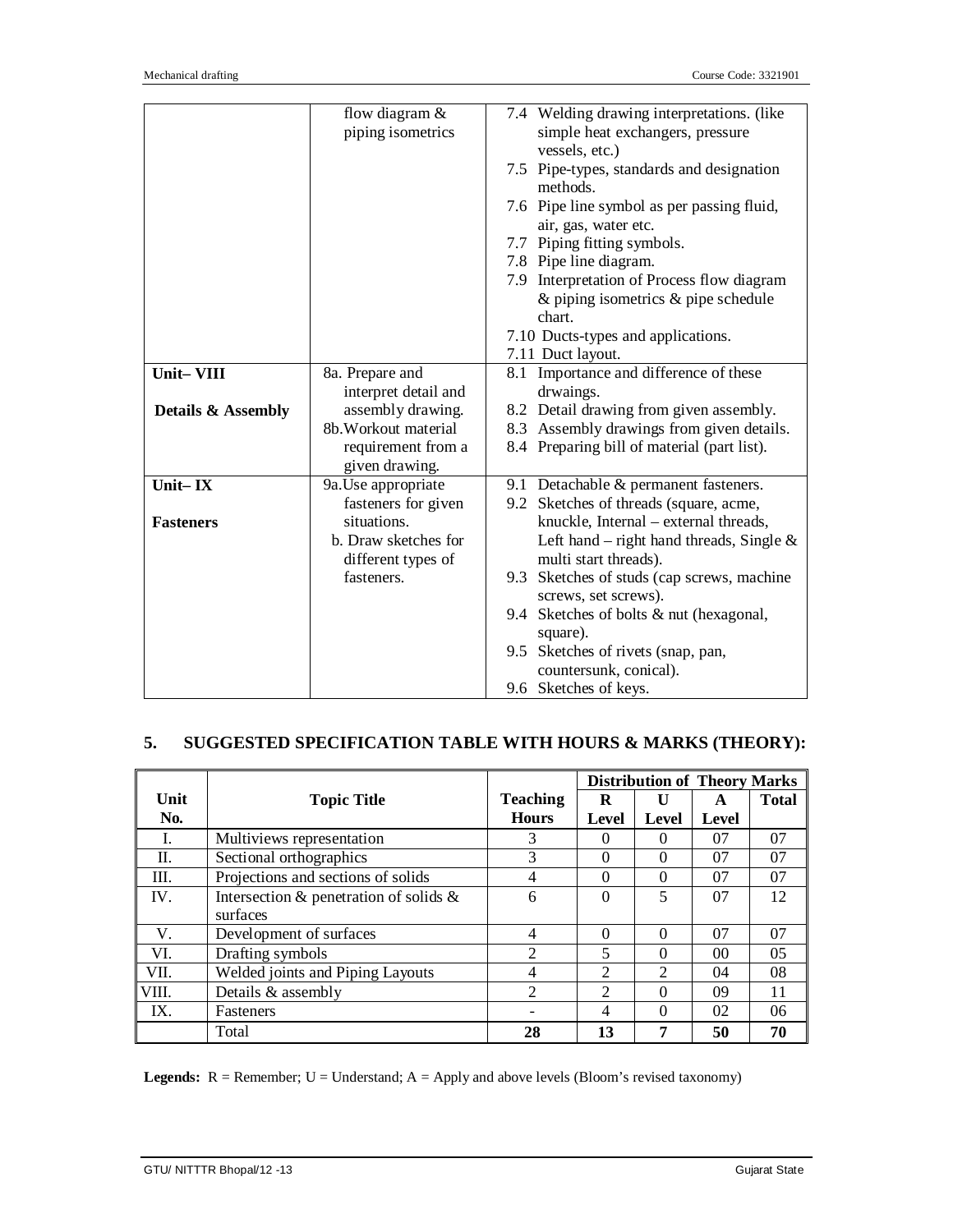### **Notes:**

- **1.** This specification table shall be treated as only general guideline for students and teachers. The actual distribution of marks in the question paper may vary from above table.
- **2.** If midsem test is part of continuous evaluation, unit numbers 1, 2, 3 and 5 are to be considered. It is also compulsory for student to complete ex.no.1 to 5 and 7 to eligible for midsem test.
- **3.** Ask the questions from each topic as per marks weightage. Optional questions must be asked from the same topic. That is weightage of compulsory attendance part of questions will be equal to marks allotted to each topic.

# **5. SUGGESTED LIST OF PRACTICAL/EXERCISES:**

The practical/exercises should be properly designed and implemented with an attempt to develop different types of skills leading to the achievement of the above mentioned expected competency. Following is the list of minimum sheets to be drawn.

| <b>Sheet</b><br>No. | Unit No.     | <b>Practical/Exercises</b>                                                                                                                                                                                                                                                                                                             |    |  |
|---------------------|--------------|----------------------------------------------------------------------------------------------------------------------------------------------------------------------------------------------------------------------------------------------------------------------------------------------------------------------------------------|----|--|
| 1                   | I            | <b>MULTIVIEWS:</b><br>Given the pictorial view, draw multi views.-Two problems.<br>a:<br>Select one object, measure it and draw multi views. The<br>$\mathbf{b}$ :<br>selected object has to be approved by Teacher.<br>(Multi views include Elevation, Plan, Rear view, Bottom view, Right<br>hand side view and Left hand side view. | 08 |  |
| 2                   | $\mathbf{I}$ | <b>MISSING VIEWS:</b><br>Given adequate number of minimum views, draw additional view/s as<br>asked.-Three problems.                                                                                                                                                                                                                   | 04 |  |
| 3                   | $\mathbf{I}$ | <b>SECTIONAL VIEWS:</b><br>Given the pictorial view with cutting plane/s, draw the views as<br>a:<br>asked including sectional view/s.-Two problems.<br>Select one object, measure it and draw the views as asked<br>$\mathbf{b}$ :<br>including sectional view/s. The selected object has to be approved<br>by Teacher.               | 06 |  |
| 4                   | III          | PROJECTIONS OF SOLIDS:<br>Draw the projection of solids- 4 problems.(1-Prism, 1-Pyramid, 1-<br>Cylinder and 1-Cone.).<br>(With varied dimensions. Refer Note d.)                                                                                                                                                                       | 06 |  |
| 5                   | III          | <b>SECTIONS OF SOLIDS:</b><br>Draw the sections of solids. Also draw true shape of each sections-4<br>problems.(1-Prism,1-Pyramid,1-Cylinder and 1-Cone.)                                                                                                                                                                              | 08 |  |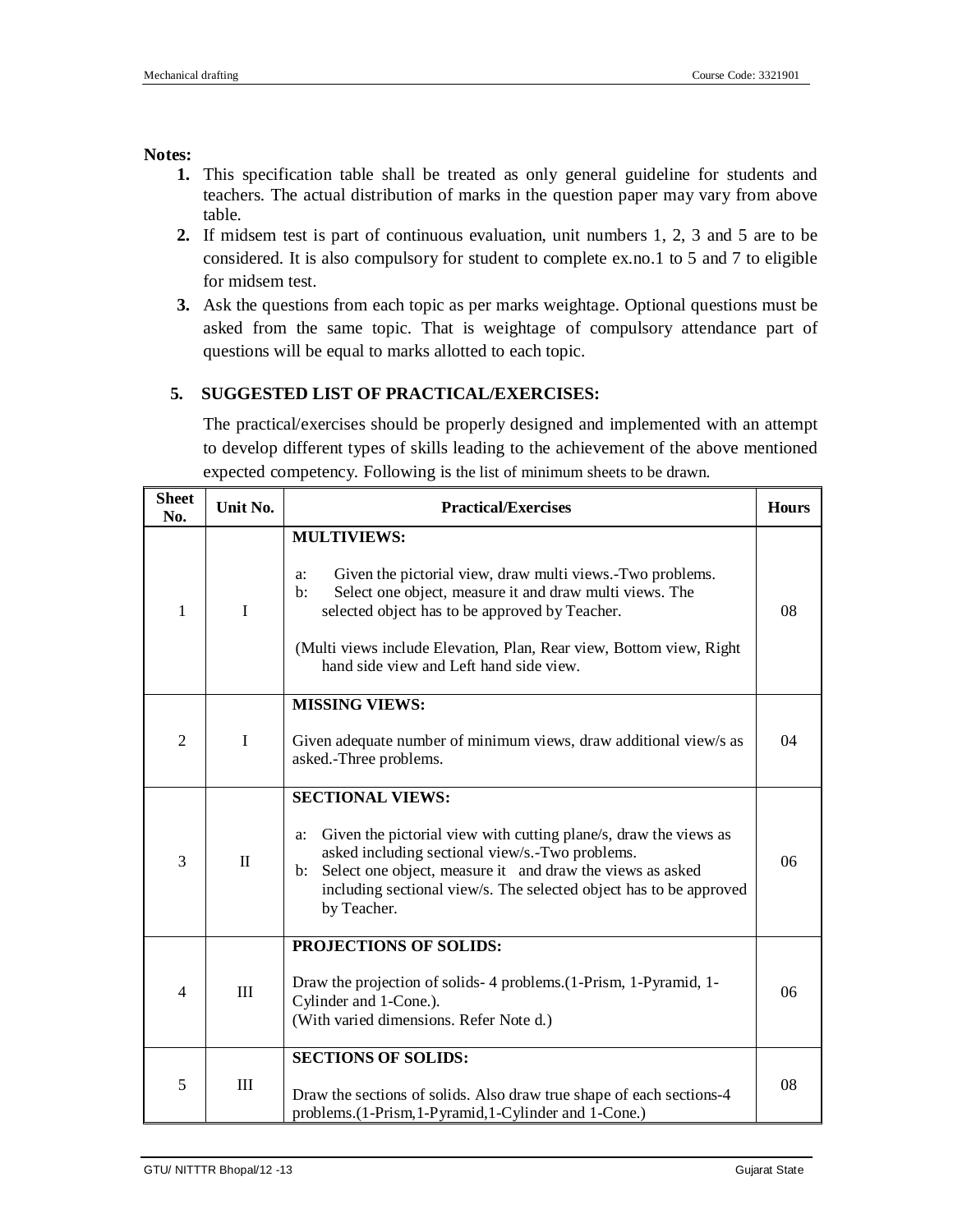|        |             | (With varied dimensions. Refer Note d.)                                                                                                                                                                                                                                                                                                                                                                                                                                                |    |
|--------|-------------|----------------------------------------------------------------------------------------------------------------------------------------------------------------------------------------------------------------------------------------------------------------------------------------------------------------------------------------------------------------------------------------------------------------------------------------------------------------------------------------|----|
|        |             | PENETRATION AND INTERSECTION:                                                                                                                                                                                                                                                                                                                                                                                                                                                          |    |
| 6      | IV          | Draw the intersection curves- 4 problems. (Prism into prism, Cylinder<br>into cylinder, Cylinder into prism, Cone into cylinder.<br>(With varied dimensions. Refer Note d.)                                                                                                                                                                                                                                                                                                            | 08 |
|        |             | <b>SURFACE DEVELOPMENT:</b>                                                                                                                                                                                                                                                                                                                                                                                                                                                            |    |
| $\tau$ | V           | Draw development of surface of prism, pyramid, cylinder and cone –<br>independent, sectioned and combination.-Total 4 problems.<br>(With varied dimensions. Refer Note d.)                                                                                                                                                                                                                                                                                                             | 04 |
|        |             | <b>WELD JOINT ASSEMBLY:</b>                                                                                                                                                                                                                                                                                                                                                                                                                                                            |    |
| 8      | VII.        | Draw the weld joint drawing with weld symbols and nomenclature.<br>Take minimum 3 parts for weld joint assembly.                                                                                                                                                                                                                                                                                                                                                                       | 08 |
|        |             | PIPING LAYOUT:                                                                                                                                                                                                                                                                                                                                                                                                                                                                         |    |
| 9      | VII         | Prepare piping layout for given application/situation with piping<br>symbols and nomenclature. Also prepare isometric piping layout for<br>the same problem.                                                                                                                                                                                                                                                                                                                           | 08 |
|        |             | <b>DETAILS:</b>                                                                                                                                                                                                                                                                                                                                                                                                                                                                        |    |
| 10     | VIII        | Draw the details of all parts for the assembly selected and sketched as<br>student activity.                                                                                                                                                                                                                                                                                                                                                                                           | 12 |
|        |             | <b>ASSEMBLY:</b>                                                                                                                                                                                                                                                                                                                                                                                                                                                                       |    |
| 11     | <b>VIII</b> | Draw the assembly of all parts drawn for Sheet No.8. This includes<br>minimum one sectional view and also the parts list.                                                                                                                                                                                                                                                                                                                                                              | 12 |
|        |             | PROBLEM BASED LEARNING:                                                                                                                                                                                                                                                                                                                                                                                                                                                                |    |
| 12     | All         | Complete the given orthographic views with few missing lines of at<br>least three objects. Also sketch (free hand) isometrics of them.                                                                                                                                                                                                                                                                                                                                                 |    |
|        |             | <b>SCHOOL WITHIN SCHOOL:</b>                                                                                                                                                                                                                                                                                                                                                                                                                                                           |    |
| 13     | All         | Explain at least one problem for construction and method of<br>a:<br>drawing in sheet to all batch colleagues. Teacher will assign the<br>problem of particular sheet to be explained to each batch student.<br>Each student will assess at least one sheet of other students<br>$\mathbf{b}$ :<br>(May be 5-6 students- to be assigned by teacher) and will note<br>down the mistakes committed by them. Student will also guide<br>the students for correcting the mistakes, if any. |    |
|        |             | <b>Total</b>                                                                                                                                                                                                                                                                                                                                                                                                                                                                           | 84 |

**Legends:** R = Remember; U = Understand; A = Apply and above levels (Bloom's revised taxonomy)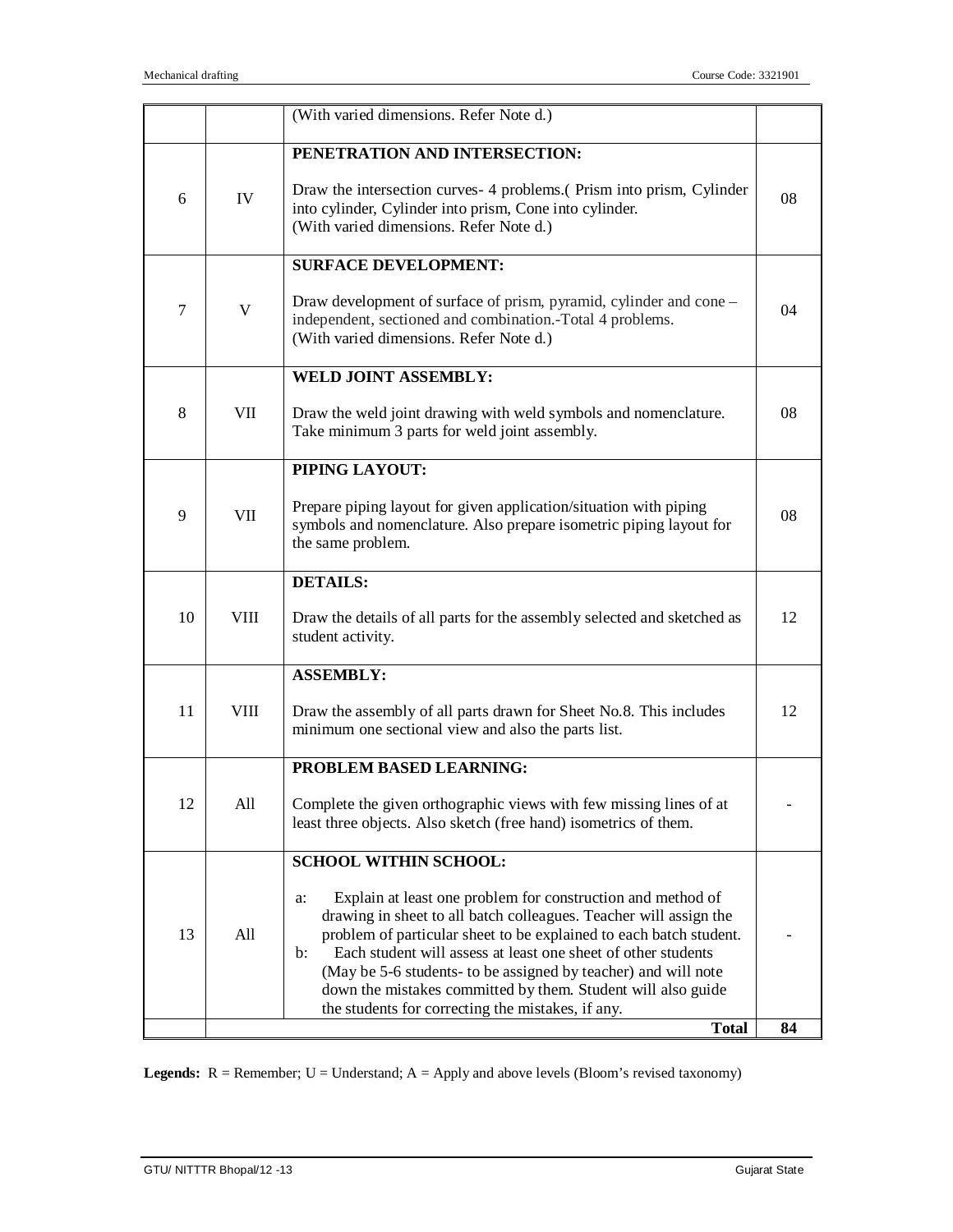**Note:** This specification table shall be treated as only general guideline for students and teachers. The actual distribution of marks in the question paper may vary from above table.

#### **NOTES:**

- a: **Use both sides of sheet. For example, draw sheet number 2 on backside of sheet number 1.**
- b: It is compulsory to perform students' activities.
- c: Submission includes sheets, objects, parts/assembly, drawings got for interpretation, student activities performed and sketch book. (Term work must not include any photocopy/ies, printed manual/pages, litho, etc. It must be hand written/hand drawn by student only.)
- d: The dimensions of solids-like base dimension/diameter, height, number of sides (for prism and pyramid) must be varied for each student in batch so that each student will have same problem, but with different dimensions.
- e: Ask for 6-8 components assembly only.
- f: Keep "Westernmann Table" (Revised to Indian Standards, New Age International Publishers) during theory and practice periods.
- g: For 40 marks under Practical Marks ESE, students are to be assessed for competencies achieved. Students are to be given data for practical ESE to:
	- i. Prepare drawings.
	- ii. Interpret given drawing/s.
	- iii. Refer and interpret data from data book/codes/standards/ Westernmann Table.

# **7. SUGGESTED LIST OF PROPOSED STUDENT ACTIVITIES:**

Following is the list of student activities.

| S. No.         | <b>Activity</b><br>No. | Details of student activity                                                                                                                                                                                                                                                           |  |  |
|----------------|------------------------|---------------------------------------------------------------------------------------------------------------------------------------------------------------------------------------------------------------------------------------------------------------------------------------|--|--|
| 1              | 1                      | Solve all problems for sheet number 1 to 7 in sketch book (with dimensions).                                                                                                                                                                                                          |  |  |
| $\overline{2}$ | $\overline{c}$         | Select two objects. Student will measure and sketch* the same in sketchbook<br>for the reference to draw in sheet. One for MULTIVIEW (Sheet No.1) and<br>another for SECTIONAL VIEWS (Sheet No.3).<br>(*Only freehand isometric sketch with dimensions).                              |  |  |
| 3              | 3                      | Select one assembly having minimum 6-8 mechanical related components.<br>Student will measure and sketch the same in sketchbook for the reference to<br>draw details and assembly sheets. This may be in group of 3-4 students.<br>(*Only freehand isometric sketch with dimensions). |  |  |
| 4              | $\overline{4}$         | Draw freehand sketches for sheet number 8 to 11 in sketch book.                                                                                                                                                                                                                       |  |  |
| 5              | 5                      | Draw various drafting symbols in sketch book. This includes mainly:<br>Threading symbols.<br>a:<br>Machining symbols.<br>$\mathbf{b}$ :<br>Geometrical symbols<br>$\mathbf{c}$ :<br>d: Welding symbols.<br>Piping symbols.<br>e:                                                      |  |  |
| 6              | 6                      | $\text{Get}^+$ minimum one industrial drawing each for following, which are in use<br>by industry:<br>Machined component.<br>a:<br>Machined part assembly-6-8 components.<br>$\mathbf{b}$ :<br>Welded joint based component /assembly.<br>$\mathbf{c}$ :                              |  |  |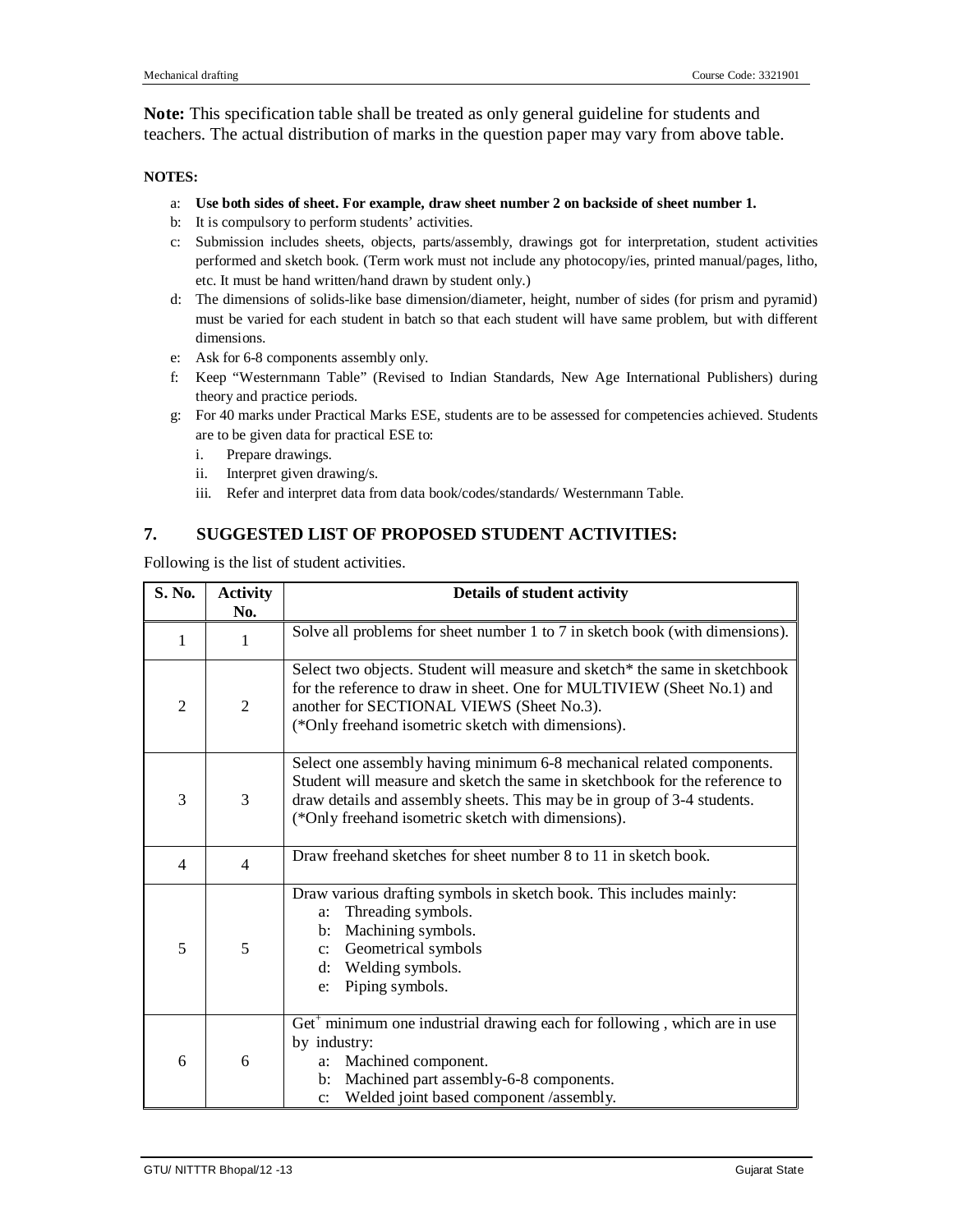|   |   | d: Piping layout.                                                                                                                                                                                                                                                                                                                                                             |  |  |  |
|---|---|-------------------------------------------------------------------------------------------------------------------------------------------------------------------------------------------------------------------------------------------------------------------------------------------------------------------------------------------------------------------------------|--|--|--|
|   |   | Interpret above all drawings and write your conclusions in sketchbook.                                                                                                                                                                                                                                                                                                        |  |  |  |
|   |   | + Get by Industrial visits, internet search, reference book, etc.                                                                                                                                                                                                                                                                                                             |  |  |  |
| 7 |   | Freehand sketches (in sketch book) of various fasteners assigned by teacher.                                                                                                                                                                                                                                                                                                  |  |  |  |
| 8 | 8 | List at least two questions each for following cases. List those questions you<br>would like to ask to know / improve further.<br>a: More than six views.<br>b: Combination of different solids.<br>Impact of ability of manual drafting on computer aided drafting.<br>Intersection and duct layout.<br>d:<br>e: Correlation between details drawings and assembly drawings. |  |  |  |

# **8. SUGGESTED LEARNING RESOURCES:**

### **A. List of Books.**

| S.No. | <b>Title of Books</b> | Author              | <b>Publication</b>                |
|-------|-----------------------|---------------------|-----------------------------------|
| 1     | Engineering Drawing.  | N.D.Bhatt.          | Charotar Publishing House, Anand. |
| 2     | Engineering Drawing.  | K.R.Gopalakrishna.  | Subhash Publications, Banglore.   |
| 3     | Engineering Drawing.  | P.J.Shah.           | S.Chand, New Delhi.               |
| 4     | Engineering Graphics. | M.B.Shah, B.C.Rana. | Pearsons.                         |
| 5     | Machine Drawing.      | P. Sidheswar, P.    | Tata-McGraw Hill Publishing       |
|       |                       | Kannaiah & VVS      | Co.Ltd.-New Delhi                 |
|       |                       | Sastry.             |                                   |
| 6     | Fundamentals of       | Warren J. Luzadder  | Prentice-hall of India Pvt. Ltd.- |
|       | Engineering drawing.  |                     | New Delhi                         |
| 7     | Westernmann Table,    | Jutz, Scharkus.     | New Age International Publishers  |
|       | Revised to Indian     |                     |                                   |
|       | <b>Standards</b>      |                     |                                   |

# **B. List of Major Equipment/ Instrument.**

- 1. Models and cut sections.
- 2. Various machined parts assemblies.
- 3. Various weld joints.
- 4. Set of various industrial updated drawings being used by industries-.
- 5. Large size drawing equipments and instruments for class room teaching-.
- 6. Half imperial size drawing board.
- 7. T-square or drafter (Drafting Machine).
- 8. Set squires  $(45^0 \text{ and } 30^0 \text{-} 60^0)$ .
- 9. Protector.
- 10. Drawing instrument box (containing compasses and divider).
- 11. Drawing sheets.